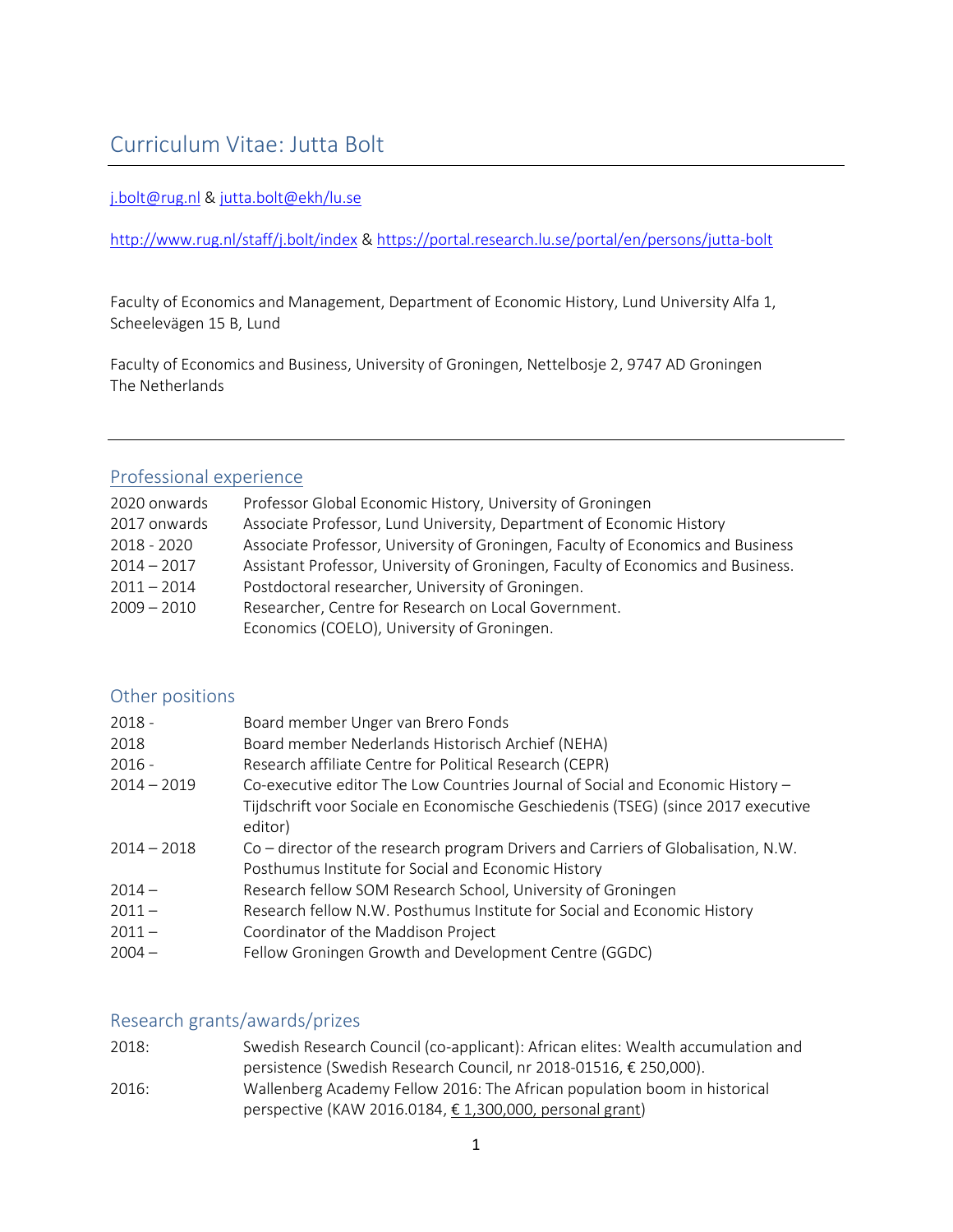| 2016: | Marianne and Marcus Wallenberg foundation grant (co-applicant): Growing more<br>unequal? Long term trends in inequality in Africa (MMW 2015.0028, $\epsilon$ 500,000) |
|-------|-----------------------------------------------------------------------------------------------------------------------------------------------------------------------|
| 2015: | Wallander Foundation (Swedish Handelsbanken) grant (co-applicant): Longitudinal                                                                                       |
|       | Inequality trends in Africa (nr. P2015-0076:1; 2015-2018, funding the PhD project of                                                                                  |
|       | Prince Aboagye Young).                                                                                                                                                |
| 2015: | Swedish Research Council grant (co-applicant): 'Development or exploitation -                                                                                         |
|       | Mapping the development of large-scale farming in Kenya, Malawi, South Africa and                                                                                     |
|       | Zimbabwe' (Swedish Research Council, nr: 421-2014-1509; 2015-2018, € 250,000).                                                                                        |
| 2006: | Winner SOM essay competition: The paper 'The Familiarity Dimension of Psychic                                                                                         |
|       | Distance; Or Why Historical Ties Affect the Location of Foreign Investment,' (together                                                                                |
|       | with Jasper Hotho) obtained the SOM award for the best multidisciplinary essay of the                                                                                 |
|       | SOM Research School, University of Groningen.                                                                                                                         |

### Publications

Aboagye, P.Y. and Bolt, J. (2021). Long-term trends in income inequality: Winners and losers of economic change in Ghana, 1891–1960, Explorations in Economic History, 101405, https://doi.org/10.1016/j.eeh.2021.101405.

Van Zanden, J., & Bolt, J. (2021). Two concerns about the interpretation of the estimates of historical national accounts before 1850. Journal of Global History, 16(2), 294-300. doi:10.1017/S174002282000039X

Bolt, J. and L. Gardner (2020). 'How Africans shaped British colonial institutions: Evidence from local taxation', *Journal of Economic History*, Volume 80, Issue 4, pp. 1189 – 1223, DOI: https://doi.org/10.1017/S0022050720000455

Bolt, J. and E. Hillbom (2016). 'Long term trends in economic inequality: Lessons from colonial Botswana 1921–1974' *The Economic History Review*, Volume 69, Issue 4: 1255–1284, DOI: 10.1111/ehr.12326

Bolt, J. and E. Hillbom (2015). Potential for Diversification? The Role of the Formal Sector in Bechuanaland Protectorate's Economy, 1900–65, *Economic History of Developing Regions* 30 (2): 95 – 124, DOI: 10.1080/20780389.2015.1066671.

Bolt, J. and E. Green (2015). 'Was the wage burden too heavy? Settler farming, profitability, and wage shares of settler agriculture in Nyasaland, c. 1900-1960', *Journal of African History* 56 (2): 217 - 238

Bezemer, D., J. Bolt and R. Lensink (2014). 'Slavery, Statehood, and Economic Development in Sub-Saharan Africa' *World Development* 57: 148–163.

Bolt, J. and van Zanden, J. L. (2014). 'The Maddison Project: collaborative research on historical national accounts'. *The Economic History Review*, Vol. 67 (3): 627-651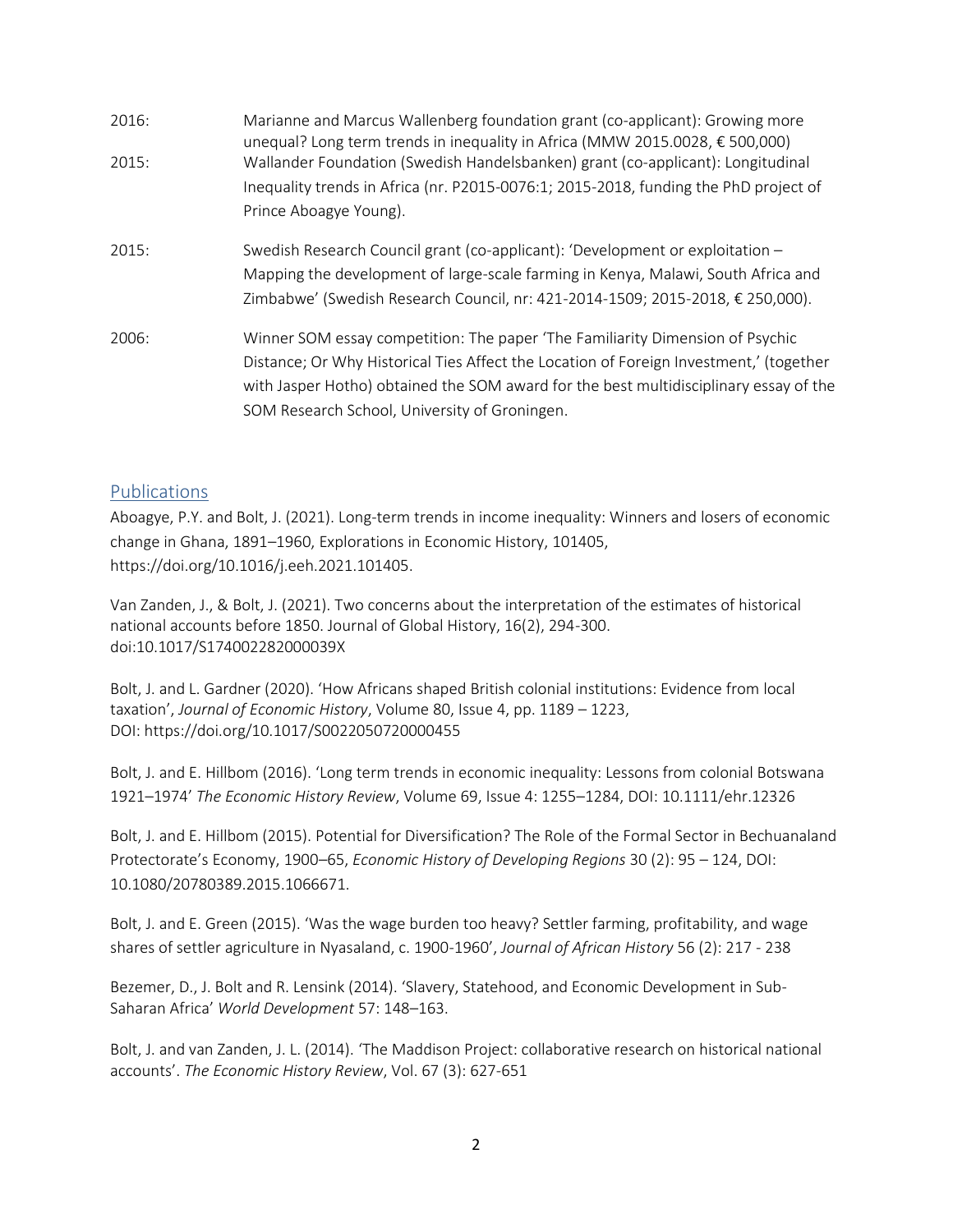Bolt, J. and D. J. Bezemer (2009). 'Understanding Long‐Run African Growth: Colonial Institutions or Colonial Education?' *Journal of Development Studies* 45 (1): 24‐54.

# Books and contribution to books:

Bolt, J. and J.L. van Zanden (2021). The long view on economic growth: New estimates of GDP, in M. Mira, A. Rijpma and J.L. van Zanden (forthcoming 2020). How Was Life, A long-term perspective on global wellbeing and Development, second edition Paris: OECD (pp. 29-52).

Hillbom, E. and Bolt, J. (2018). *Botswana - A Modern Economic History: An African Diamond in the Rough*, London: Palgrave Macmillan.

Bolt, J., M.P. Timmer and J.L. van Zanden (2014). GDP per capita, in : J. Baten, M.P. Timmer, J.L. van Zanden and A. Rijpma (eds.), How Was Life, A long-term perspective on global well-being and Development, Paris: OECD (Chapter 3).

Bolt, J. (2013). The Partitioning of Africa, in: E.H.P. Frankema and E. Hillbom (eds.), Handbook of African Economic History, African Economic History Network (open source publication: [http://www.aehnetwork.org/textbook/\)](http://www.aehnetwork.org/textbook/).

### Book reviews

Bolt, J. (2021), Hopkins, A. G., An economic history of West Africa (London: Routledge, 2020. Pp. v+399. 17 maps. 6 figs. ISBN 978036700243 Hbk. £120.00). *The Economic History Review*, 74: 859-860. <https://doi.org/10.1111/ehr.13098>

Bolt, J. (2018), Wanga-Odhiambo, Godriver, The political economy of sugar production in colonial Kenya: the Asian initiative in Central Nyanza ( Lanham, MD and London: Lexington Books, 2016. Pp. xx+285. 3 figs. 25 tabs. ISBN 9781498511636 Hbk. £70). *The Economic History Review*, 71: 358-359. <https://doi.org/10.1111/ehr.12684>

# Working papers

Bolt, J. and J.L. van Zanden (2020). Maddison style estimates of the evolution of the world economy. A new 2020 update, *Maddison Project working paper* 15 (submitted for a special issue at Journal of Economic Surveys).

Bolt, J. and L. Gardner (2019). African institutions under colonial rule, *CEPR working paper* DP14198 Bolt, J., R. Inklaar, H. de Jong and J.L. van Zanden (2017). Rebasing 'Maddison': new income comparisons and the shape of long-run economic development, Groningen Growth and Development Center, (GGDC Research Memorandum; vol. GD-174).

Bolt, J. and Gardner, L. (2017). Legacies of indirect rule? Native authority spending and local economic development in British Africa, *targeting the Journal of Development Economics*

Bolt, J. and Green, E. (2017). What is beautiful? The inverse relationship between farm size and productivity in maize farming in Southern Rhodesia 1900 – 1965, mimeo Lund

Bolt, J. and E. Hillbom (2015). Changing income inequality and structural transformation: the case of Botswana 1921-2010, *UNU-Wider Working Paper* WP/2015/028

# Reports

M.A. Allers, C. Hoeben, J. Bolt (2011). Atlas van de Lokale Lasten 2011.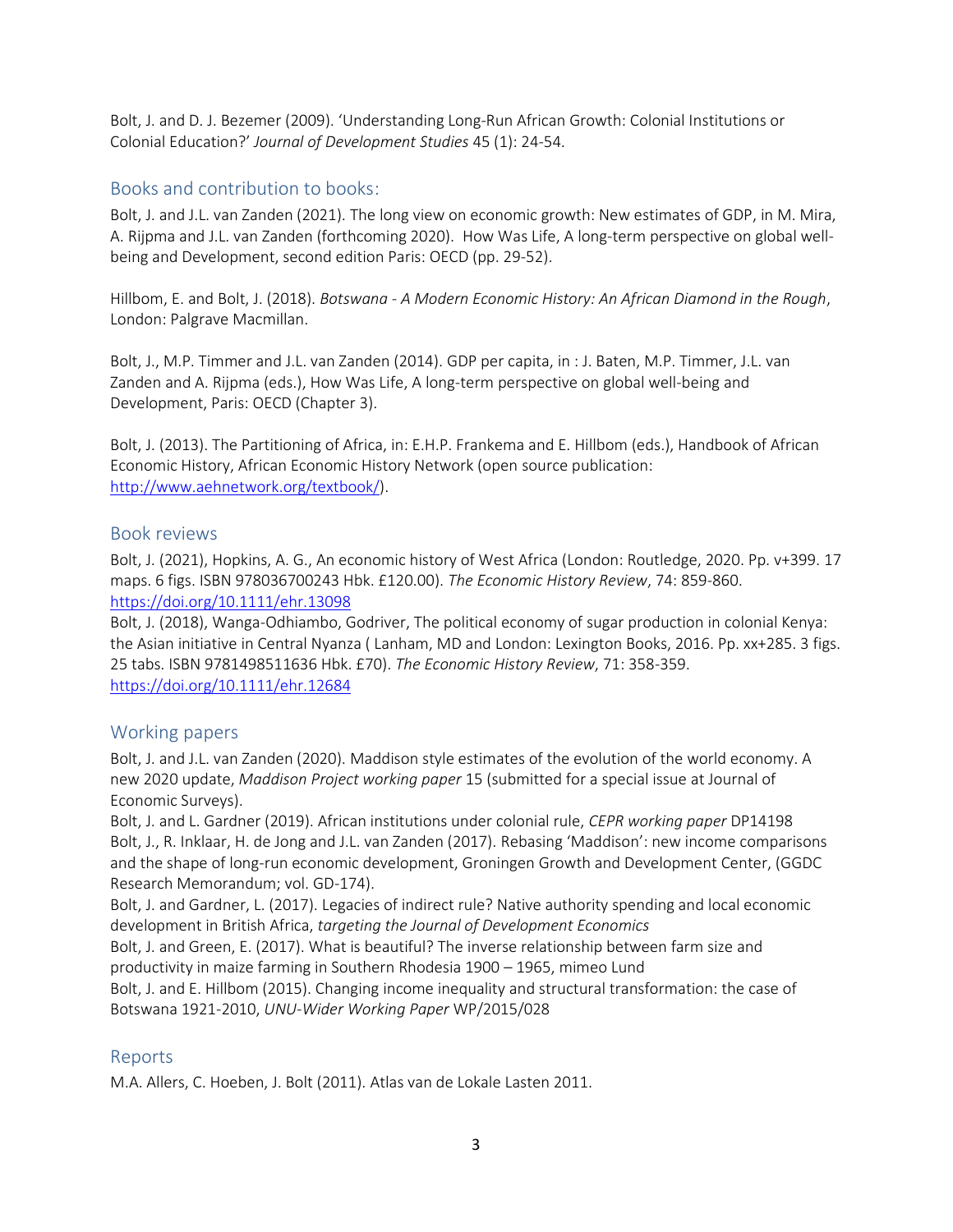M.A. Allers, J. Bolt (2010). *Financiële gevolgen van de recessie voor de eigen inkomsten en uitgaven van gemeenten*, Coelo‐rapport 10‐2. M.A. Allers, C. Hoeben, J. Bolt, L.A. Toolsema (2010). Atlas van de Lokale Lasten 2010. M.A. Allers, L.A. Toolsema, C.Hoeben, J. Bolt (2010). *Belastingoverzicht grote gemeenten 2010*, Coelo‐rapport 10‐1.

## Other publications and media coverage

Bolt, J. (2018), Wanga‐Odhiambo, Godriver, The political economy of sugar production in colonial Kenya: the Asian initiative in Central Nyanza ( Lanham, MD and London: Lexington Books, 2016. Pp. xx+285. 3 figs. 25 tabs. ISBN 9781498511636 Hbk. £70). The Economic History Review, 71: 358-359. doi:10.1111/ehr.12684 Bolt, J. (2010). Summary of Thesis, Economische en Statistische Berichten, 95 (4584). Vossen, M. (2010). Geschiedenis maakt Verschil (interview about thesis), IS het magazine over Internationale Samenwerking 3 (April 2007): 33

### Education

| 2004  | MSc, Economics, University of Groningen                                                |
|-------|----------------------------------------------------------------------------------------|
| 2010  | PhD, Economics, University of Groningen (11 March 2010)                                |
|       | Supervisors: prof. dr. B.W. Lensink, prof. dr. H.H. van Ark.                           |
|       | Committee: prof. dr. J.L. van Zanden, prof. dr. O. Morrissey, prof. dr. C.L.M. Hermes. |
| 2014: | University Teaching Qualification (BKO), University of Groningen). Awarded April 2014. |
| 2018: | Doctoral Supervision Certificate, Lund University. Awarded February 2018.              |

# International Activities

#### Organisation of international conferences, seminars and workshops

- 2018: Organizer of the session Globalization and Inequality: The Importance of Nominal Income Series for Understanding Long-Term Global Development, XVIIIth World Economic History Congress, joint with Jan Luiten van Zanden and Joost Veenstra (Boston, USA, August 2018)
- 2018: Organizer of the session Inequality in the Global South: Trends, Drivers, and Mechanisms, XVIIIth World Economic History Congress, joint with Ellen Hillbom and Federico Tadei (Boston, USA, August 2018)
- 2018: Organizer of the session New Approaches in African Agricultural and Rural History, XVIIIth World Economic History Congress, joint with Ellen Hillbom and Erik Green (Boston, USA, August 2018)
- 2017: Groningen Growth and Development Centre 25<sup>th</sup> Anniversary Conference (Groningen, The Netherlands, June 2017)
- 2015: Organizer of the session *The Maddison Project: measuring economic performance across time and space*, XVIIth World Economic History Congress (Kyoto, Japan, August 2015).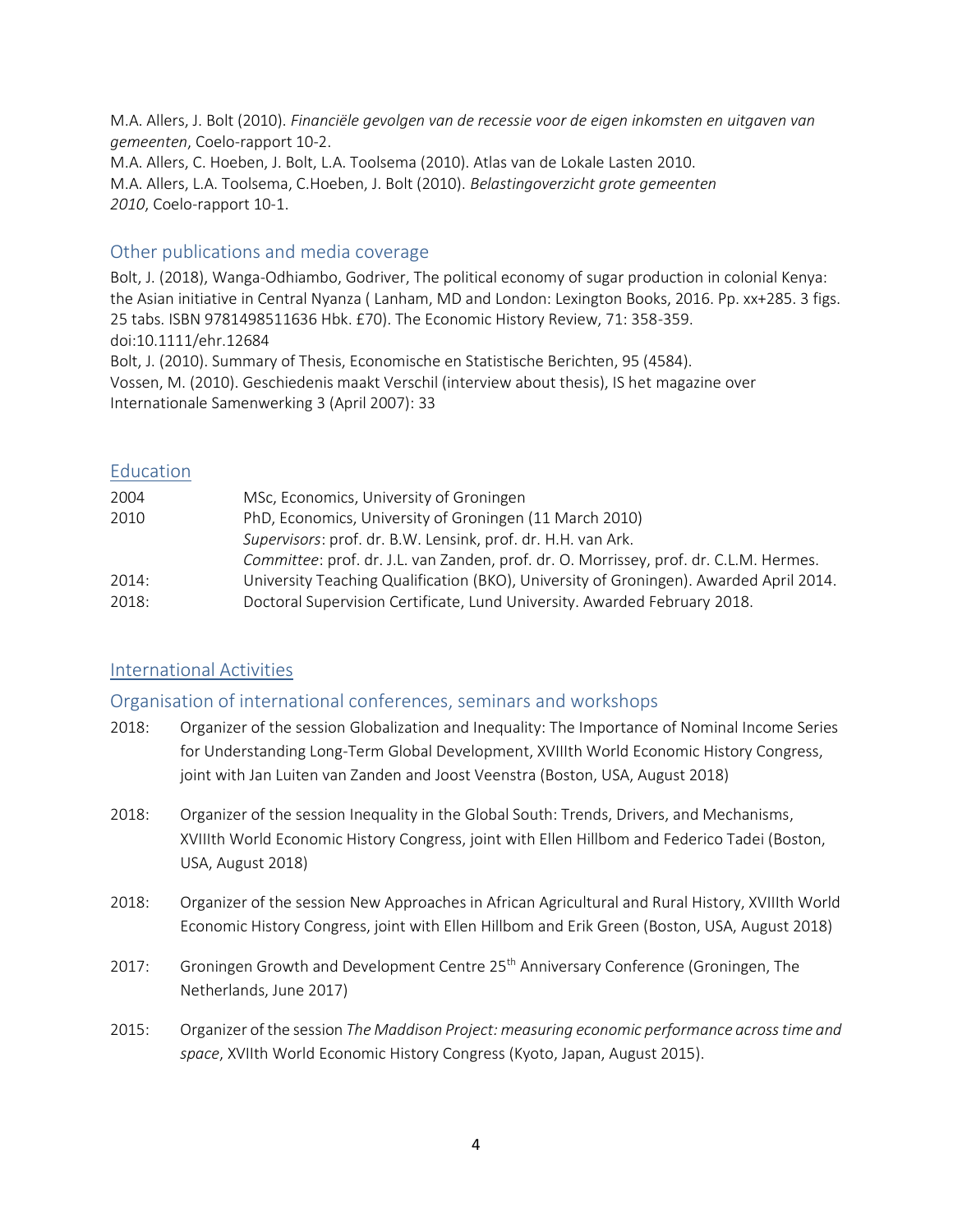- 2015: Principal Organizer of the session *Global well-being and economic development: perspectives from the Clio Infra project*, XVIIth World Economic History Congress, joint with Jan Luiten van Zanden (Kyoto, Japan, August 2015).
- 2015: Organizer of the session *Long-Run Perspectives on African Agricultural Development* XVIIth World Economic History Congress, joint with Erik Green and Low Börjeson (Kyoto, Japan, August 2015).
- 2012: Principal Organiser of the session *The Maddison Project, an international collaboratory to continue the work of Angus Maddison on measuring economic performance across time and space,* XVIth World Economic History Congress, joint with Jan Luiten van Zanden (Stellenbosch, South Africa, July 2012).
- 2012 Organizer of *The Maddison Lecture in Economic History and Development*

Lecturers 2011/12: Robert C. Allen (Oxford), Dale Jorgenson (Harvard), Oded Galor (Brown).

Lecturers 2013: James Robinson (Harvard), Jan Luiten van Zanden (Utrecht), Nick Crafts (Warwick).

Lecturers 2014: Dani Rodrik (Princeton), Charles I. Jones (Stanford).

Lecturer 2015: Jeffrey Williamson (Harvard, Wisconsin).

Lecturer 2016: Daron Acemogly (MIT)

Lecturer 2018: Thomas Piketty (Paris School of Economics)

Lecturer 2019: Branko Milanovic (World Bank and City University of New York Graduate Center)

Lecturer 2020: Nina Pavcnik (Dartmouth College)

#### International research stays

| 2020 | Research visit London School of Economics (January)                                                                          |
|------|------------------------------------------------------------------------------------------------------------------------------|
| 2019 | Teaching visit African School of Economics, Cotonou, Benin, teaching core course<br>African Economic History (February 2019) |
| 2016 | Teaching visit African School of Economics, Cotonou, Benin, teaching core course<br>African Economic History (October 2016)  |
| 2015 | Research visit Economic History Department, Lund University, Sweden (January and<br>September).                              |
| 2014 | Research visit School of Oriental and African Studies (March) and Birmingham<br>University (October)                         |
| 2013 | Research visit Economic History Department, Lund University, Sweden (January and<br>October).                                |
| 2012 | Research visit and guest lecturer at the London School of Economics (December)                                               |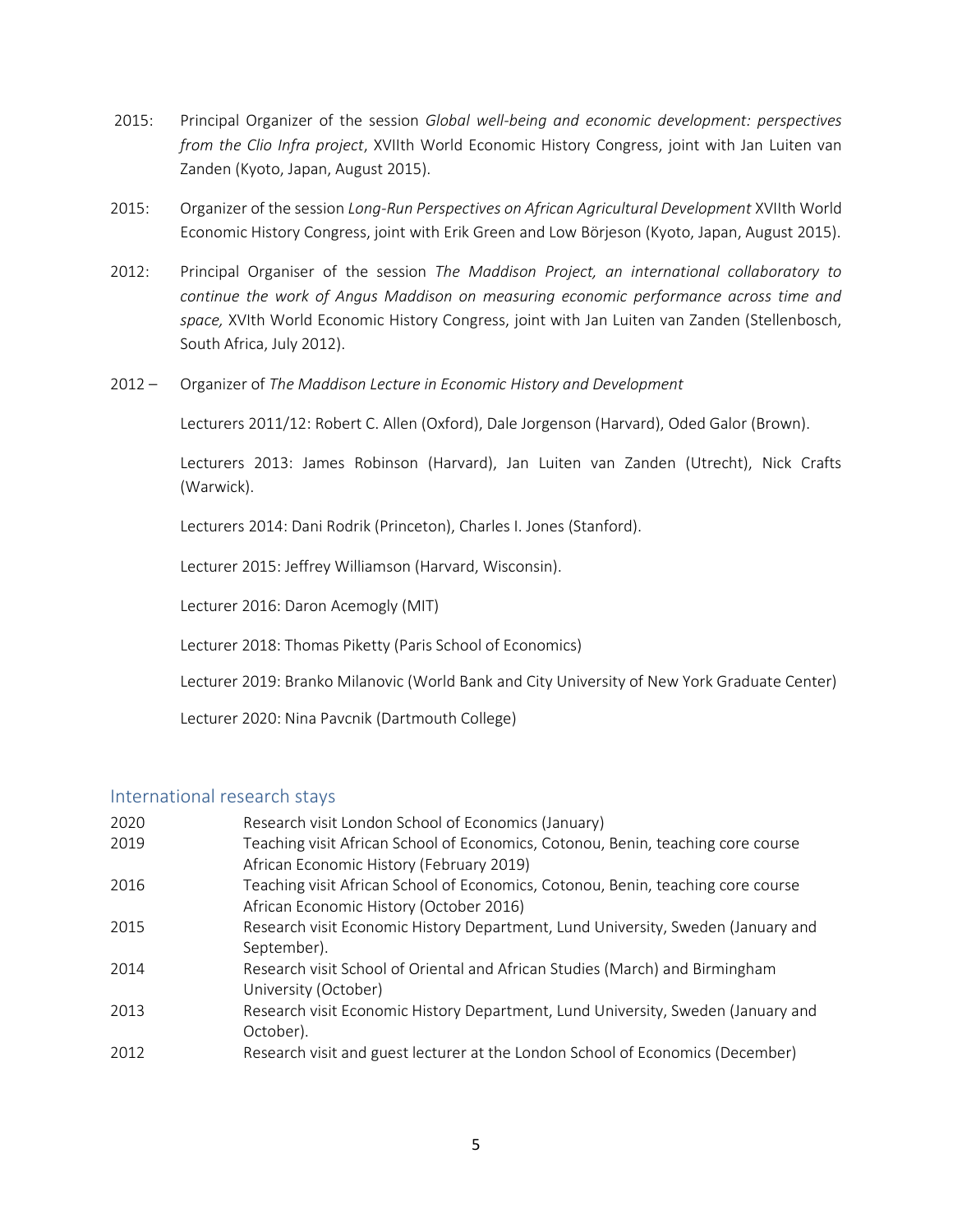| 2012  | Research visit to The Rural and Environmental History Group, Wageningen University<br>(October)                                                    |
|-------|----------------------------------------------------------------------------------------------------------------------------------------------------|
| 2006: | Research visit to the Freie Universität Berlin, Germany (November)                                                                                 |
| 2004: | Research visit to Kiel, Institute for the World Economy and the Deutsche<br>Zentralbibliothek für Wirtschaftswissenschaften, Kiel, Germany (April) |

#### Conference presentations, invited seminars and guest lectures

- November 2020: Maddison style estimates of the evolution of the world economy. A new 2020 update (paper together with Jan Luiten van Zanden), Journal of Economic Surveys special issue Workshop
- November 2019: Measuring long run development: the importance of benchmarks, Key-note at workshop Measuring well-being in the past: metrics, drivers and implications for development, Utrecht, The Netherlands)
- November 2019: Social inequality: what's work got to do with it (public lecture), International Institute of Social History, Amsterdam, the Netherlands.
- October 2019: Mortality and disease in rural Tanzania: evidence from Lutheran missionary registers, 1885- 1935 (paper together with Felix Meier zu Selhausen), African Economic History network meeting, Barcelona, Spain
- October 2019: Climate change and intra African migration, workshop on Shifting patterns of African migration, a historical perspective, Barcelona, Spain
- April 2019:How Africans shaped British colonial institutions: Evidence from local taxation (paper together with Leigh Gardner). Laboratory for the Economics of Africa's Past seminar, Stellenbosch University, South Africa
- October 2018: Economic transition of colonial Malawi, Zambia and Zimbabwe sectorial development and inequality trends (paper with Ellen Hillbom), African Economic History network meeting, Bologna, Italy.
- September 2018: Rebasing Maddison: the shape of long run economic growth, Key-note at Associazione per la Storia Economica, Milan, Italy
- August 2018: Rebasing 'Maddison': New income comparisons and the shape of long-run economic development' (paper together with Robert Inklaar, Herman de Jong, Jan Luiten van Zanden). XVIIIth Word Economic History Congress, Boston, USA.
- ----------------: Inequality in Federation. Long term inequality trends for colonial Malawi, Zambia and Zimbabwe 1910-1965 (paper together with Ellen Hillbom and Erik Green). XVIIIth Word Economic History Congress, Boston, USA.
- ----------------: Occupational Structures in Botswana 1920 2010 (paper together with Ellen Hillbom). XVIIIth Word Economic History Congress, Boston, USA.
- ----------------: Legacies of indirect rule? African states and developmental colonialism (paper together with Leigh Gardner). XVIIIth Word Economic History Congress, Boston, USA.
- ----------------: What is beautiful? The inverse relationship between farm size and productivity in maize farming in Southern Rhodesia (paper together with Erik Green). XVIIIth Word Economic History Congress, Boston, USA.
- April 2018: Legacies of indirect rule? Native authority spending and local economic development in British Africa (paper together with Leigh Gardner). EHS Conference, Keele, United Kingdom
- February 2018: Legacies of indirect rule? Native authority spending and local economic development in British Africa (paper together with Leigh Gardner). CEPR Workshop On Economic Divergence And Convergence In History, Abu Dhabi, United Arab Emirates.
- December 2017: De-compressing History? Understanding the Origins of Colonial Institutions in British Africa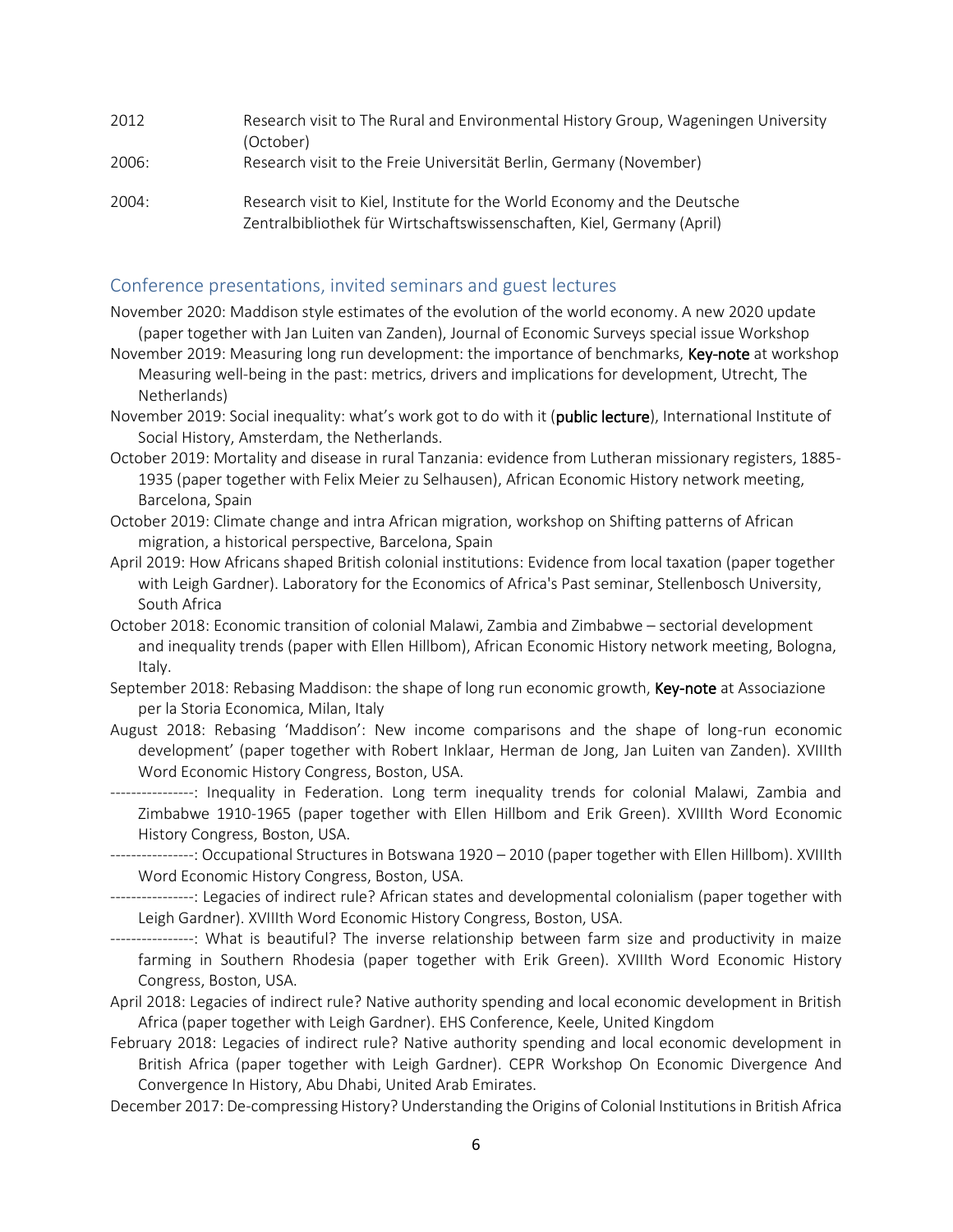(paper together with Leigh Gardner), Economic History Seminar, Lund University, Sweden.

- December 2017: De-compressing History? Understanding the Origins of Colonial Institutions in British Africa (paper together with Leigh Gardner), Economic History Seminar, Utrecht University, the Netherlands
- October 2017: Legacies of indirect rule? Native authority spending and local economic development in British Africa (paper together with Leigh Gardner). African Economic History Network meeting, Stellenbosch, South Africa
- March 2017: Doing well while doing good? Long-term trends in income inequality in Ghana 1895-2015 (paper together with Prince Young Aboagy), Economic history seminar, London School of Economics
- February 2017: Doing well while doing good? Long-term trends in income inequality in Ghana 1895-2015 (paper together with Prince Young Aboagy), Economic history seminar, Nuffield college, Oxford University
- June 2016: Rebasing Maddison: new relative prices and the shape of long run global development' (paper together with Robert Inklaar, Herman de Jong and Jan Luiten van Zanden), Fourth CEPR Economic History Symposium, Malahide (Ireland).
- March/April 2016: De-compressing History? Understanding the Origins of Colonial Institutions in British Africa (paper together with Leigh Gardner), European Social Science History Conference, Valencia
- November 2015: De-compressing History? Understanding the Origins of Colonial Institutions in British Africa (paper together with Leigh Gardner), HEDG seminar, University of Southern Denmark
- October 2015: What is beautiful? The inverse relationship between farm size and productivity in maize farming in Southern Rhodesia 1900 – 1965 (paper together with Erik Green), African Economic History Network meeting, Wageningen.
- September 2015: 'Financing the missionary wave, 1800 -1960 (paper together with Ewout Frankema), European Historical Economics Society Conference, Pisa.
- August 2015: 'Capturing the capital rents? The development of large-scal farming in Southern Rhodesia, 1900 – 1960' (paper together with Erik Green), XVIIth World Economic History Congress, Kyoto.
- ---------------- : 'Financing the missionary wave, 1800 -1960 (paper together with Ewout Frankema), XVIIth World Economic History Congress, Kyoto.
- ---------------- : 'Decompressing History, Pre-colonial institutions and local government finance in British colonial Africa' (paper together with Leigh Gardner), XVIIth World Economic History Congress, Kyoto.
- ---------------- : 'Rebasing Maddison: new relative prices and the shape of long run global development' (paper together with Robert Inklaar, Herman de Jong and Jan Luiten van Zanden), XVIIth World Economic History Congress, Kyoto.
- May 2015: 'Decompressing History, Pre-colonial institutions and local government finance in British colonial Africa' (paper together with Leigh Gardner), Esra and British Academy Research Workshop 'The fiscal history of sub-Saharan Africa', Stellenbosch university, Stellenbosch South Africa.
- -------------- 'Social structures and income distribution in colonial sub-Saharan Africa: the case of Bechuanaland protectorate 1921 – 1974' (paper together with Ellen Hillbom), Esra Research Workshop 'Longitudinal data in African history', Stellenbosch university, Stellenbosch South Africa.
- April 2015: Invited to present 'Decompressing History, Pre-colonial institutions and local government finance in British colonial Africa' (paper together with Leigh Gardner), Conference on 'African Economic Development: Past Present and Future', Harvard University
- October 2014: 'De-compressing history? Pre-colonial institutions and local government finance in British colonial Africa' (paper together with Leigh Gardner), 9th Frontiers in African Economic History Workshop, London
- May 2014: 'Oh Lord, the great divergence in missionary wages, c. 1850 1940 (paper together with Jacob Weisdorf), Accounting for the Great Divergence Workshop, The University of Warwick in Venice, Palazzo Pesaro Papafeva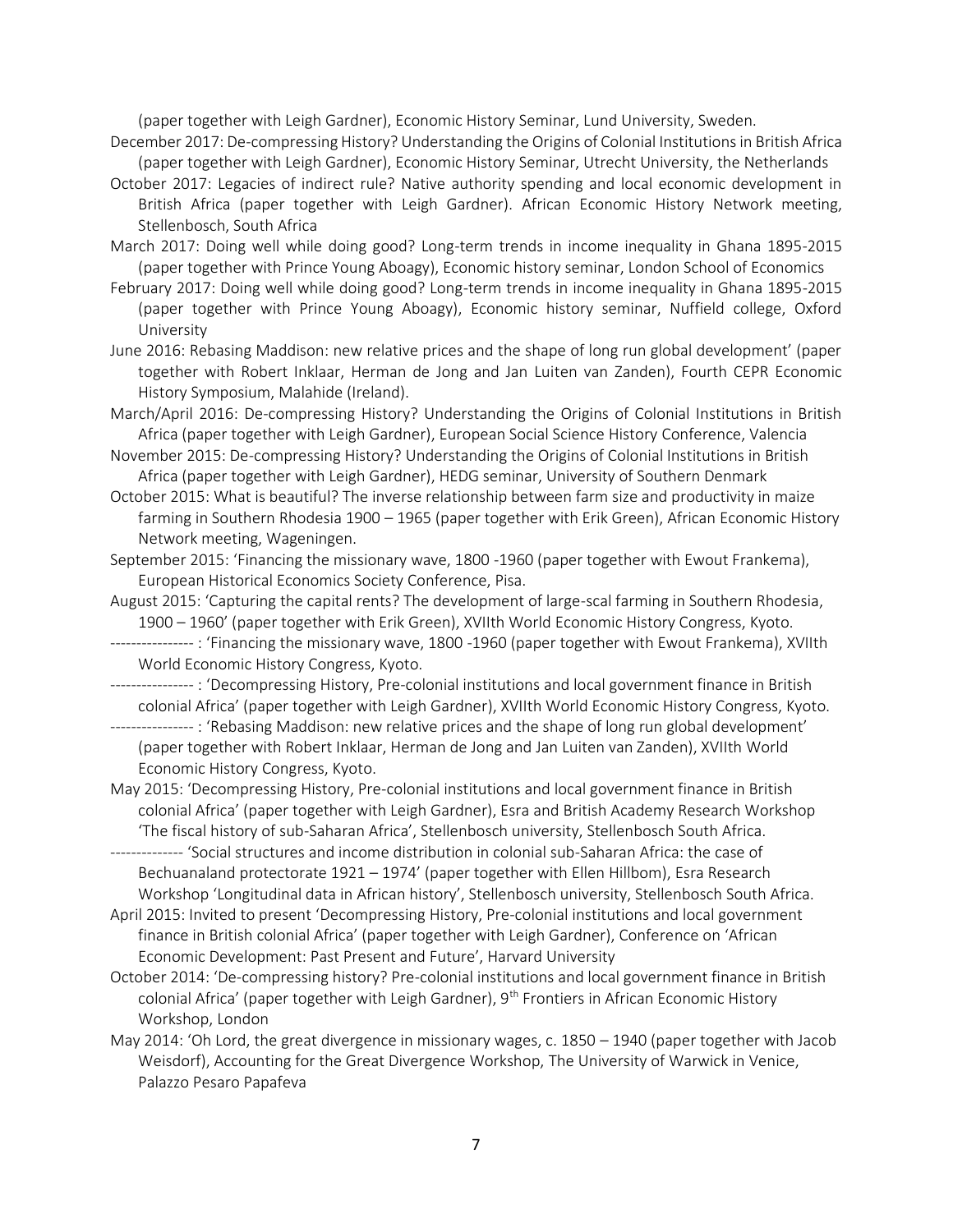- April 2014: 'Nominal GDP dataset: Testing for deviations and convergence' (paper together with Leticia Arroyo Abad), ESSHC 2014 Vienna.
- December 2013: 'GDP per capita' (chapter together with Marcel Timmer and Jan Luiten van Zanden), OECD workshop, Paris

'Was the wage burden too heavy? Settler farming, wages and the profitability of settler agriculture in colonial Malawi, c 1900-1960 (paper together with Erik Green), 8<sup>th</sup> Frontiers in African Economic History Workshop, Lund

----------------- 'The Kuznets Curve in contemporary Africa: Changing income inequality and structural transformation in Botswana, 1936-2010' (paper together with Ellen Hillbom), 8<sup>th</sup> Frontiers in African Economic History Workshop, Lund

October 2013: 'Social Structures and Income Distribution in Colonial Sub-Saharan Africa: the Case of Bechuanaland Protectorate' (paper together with Ellen Hillbom), 10<sup>th</sup> Swedish Economic History Meeting, Lund.

'Real Wages and Standards of Living in Colonial Bechuanaland Protectorate 1900 -1960' (paper with Ellen Hillbom), 10<sup>th</sup> Swedish Economic History Meeting, Lund.

'Was the wage burden too heavy? Settler farming, wages and the profitability of settler agriculture in colonial Malawi, c 1900-1960 (paper together with Erik Green), 10<sup>th</sup> Swedish Economic History Meeting, Lund.

September 2013: 'Social Structures and Income Distribution in Colonial Sub-Saharan Africa: the Case of Bechuanaland Protectorate' (paper together with Ellen Hillbom), European Historical Economics Society Conference, London.

June 2013: 'Social structures, Standards of Living, and Income Distribution in Colonial Bechuanaland Protectorate' (paper together with Ellen Hillbom) PEG seminar, Groningen

April 2013: 'Social structures, Standards of Living, and Income Distribution in Colonial Bechuanaland Protectorate' (paper together with Ellen Hillbom) 7<sup>th</sup> African Economic History Network Meeting, Vancouver.

January 2013: 'Slavery, Statehood and Economic Development in Sub-Saharan Africa' (paper together with Dirk Bezemer and Robert Lensink), Economic History Seminar, Lund.

December 2012: Guest lecturer at the London School of Economics, for the course 'Quantitative Topics in Economic History I (December 2012).

September 2012: 'Quantifying Pre-Colonial Institutions in Africa: Assessing the Reliability of the Ethnographic Atlas,' Workshop on *The New Institutional Economics and Divergence the Developing World*, Lund University

July 2012: 'The role of African Agency in the Formation of Colonial Institutions; How to Quantify the Nature of Pre-Colonial Societies.' XVIth World Economic History Congress, Stellenbosch.

'The first update of the Maddison-project,' (paper together with Jan Luiten van Zanden), XVIth World Economic History Congress, Stellenbosch.

April 2012: 'The Origins of Institutional Development: A New Database,' Workshop Global Inequality, International Institute of Social History, Amsterdam

- November 2011: 'The Origins of Institutional Development: A New Database', Workshop on Family Systems, Utrecht University.
- March 2011: presentation on National accounts and underlying series, the datasets to be delivered in the CLIO INFRA project, CLIO INFRA conference, International Institute of Social History, Amsterdam

August 2009: 'Indigenous Slavery in Africa's History: Conditions and Consequences,' (paper together with Dirk Bezemer and Robert Lensink), XVth World Economic History Congress, Utrecht.

February 2009: 'Can the Nature of Pre‐Colonial institutions Explain Governance Quality in Africa?,' Economic History Seminar, Utrecht University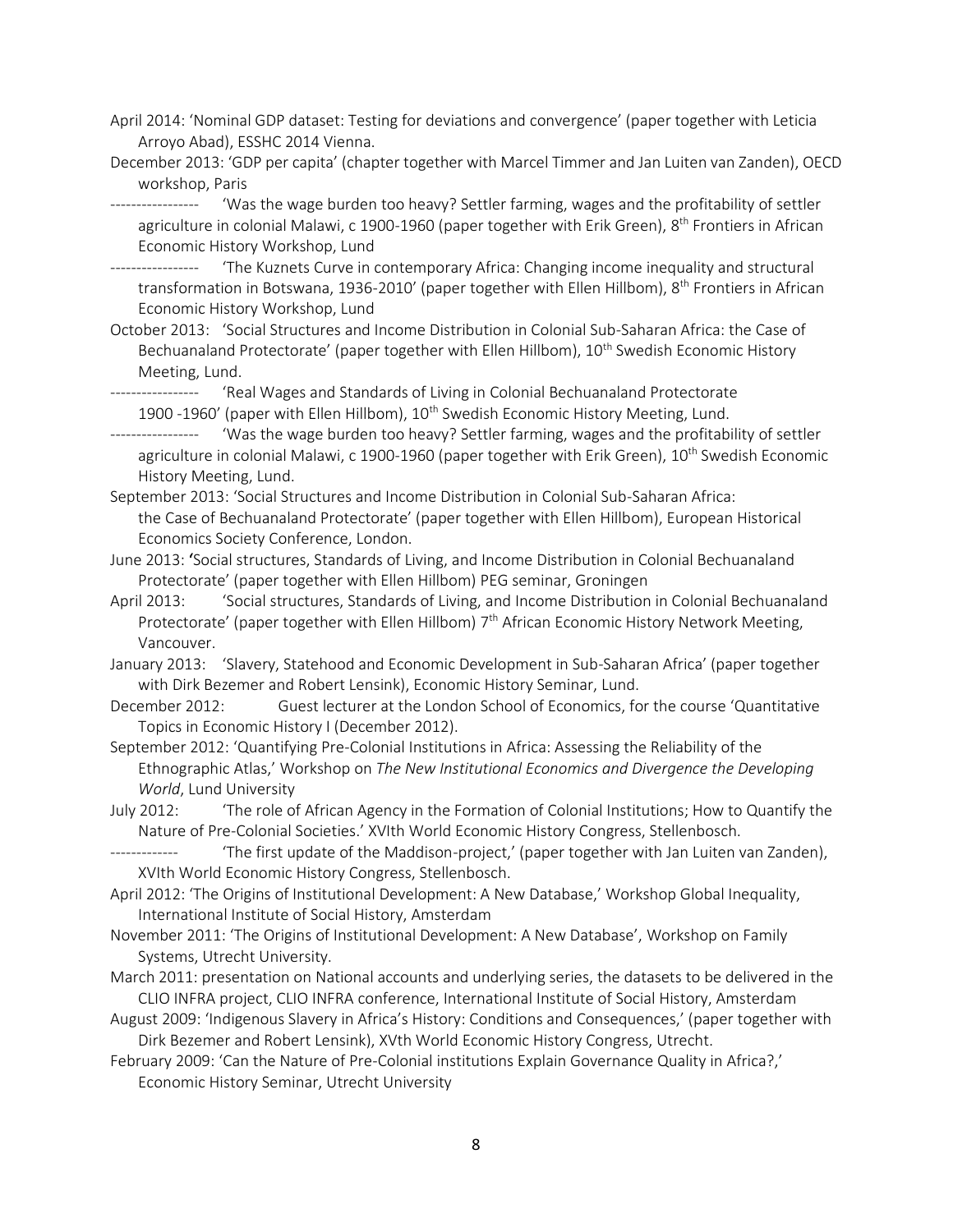- April 2008: 'Can the Nature of Pre‐Colonial institutions Explain Governance Quality in Africa?,' Economic Development Seminar, Wageningen University
- February 2008: 'Can the Nature of Pre-Colonial institutions Explain Governance Quality in Africa?,', European Social Science History Conference, Lisbon.
- August 2006: 'Understanding Long-Run African Growth: Colonial Institutions or Colonial Education?' (paper together with Dirk Bezemer), XIVth World Economic History Congress, Helsinki.

## Teaching and Supervision

2015 onwards: Academic coordinator of double degree program Master in Economic Growth and Development (MEDEG), a joint double degree program with Universidad Carlos III de Madrid and the University of Lund

### PhD Supervision

Ye Ma (with Prof. H. de Jong), University of Groningen (Graduated December 2020)

Maria Fibaek (with Associate Prof. E. Green), Lund University (Graduated December 2020)

Prince Aboagye Young (with Associate Prof. E. Hillbom) Lund University (Graduated April 2020).

Jan C. Greyling (with Prof. N. Vinck), Stellenbosch University (Graduated April 2019)

Nicolai Baumert (as promotor, 2017-2021), Lund University (expected completion date November 2021)

Chanda Chiseni (as promotor, 2017-2021), Lund University (expected completion date September 2021)

Arlinde Vrooman (as first promotor, with Prof. H. de Jong, 2018 – 2022), University of Groningen

#### Dissertation committees

University

| 2021: | Bert S. Kramer, Financial History and Political Institutions (defense committee).             |
|-------|-----------------------------------------------------------------------------------------------|
| 2021: | Emelie Rohne Till, Agriculture for Development in the 21 <sup>st</sup> Century, Evidence from |
|       | Ethiopia (reading and defense committee).                                                     |
| 2019: | Stefani Galli, A Black Utopia? Social Stratification in Nineteenth century colonial Sierra    |
|       | Leone (reading and defense committee)                                                         |
| 2018: | Daniel Gallardo Albarran, Health, well-being and inequality over the long term (defense       |
|       | committee)                                                                                    |
| 2016: | Rok Spruk, Institutions, Growth and Long-Run Development Paths (reading committee)            |
| 2015: | Felix Meier zu Selhausen, Women's Empowerment in Uganda: Colonial Roots and                   |
|       | Contemporary Efforts, 1894 - 2012 (defense committee)                                         |
|       | Katalin Buzasi, 'The Language Situation in Sub-Sahara Africa: Historical Roots,               |
|       | Measurement and Development Impacts' (reading and defense committee)                          |

#### **Courses**

2019 - MSc Advanced Analysis of Economic change, *course convener and main lecturer*, Department of Economic History, Lund University 2017 – MSc Development of Emerging Economies, Department of Economic History, Lund